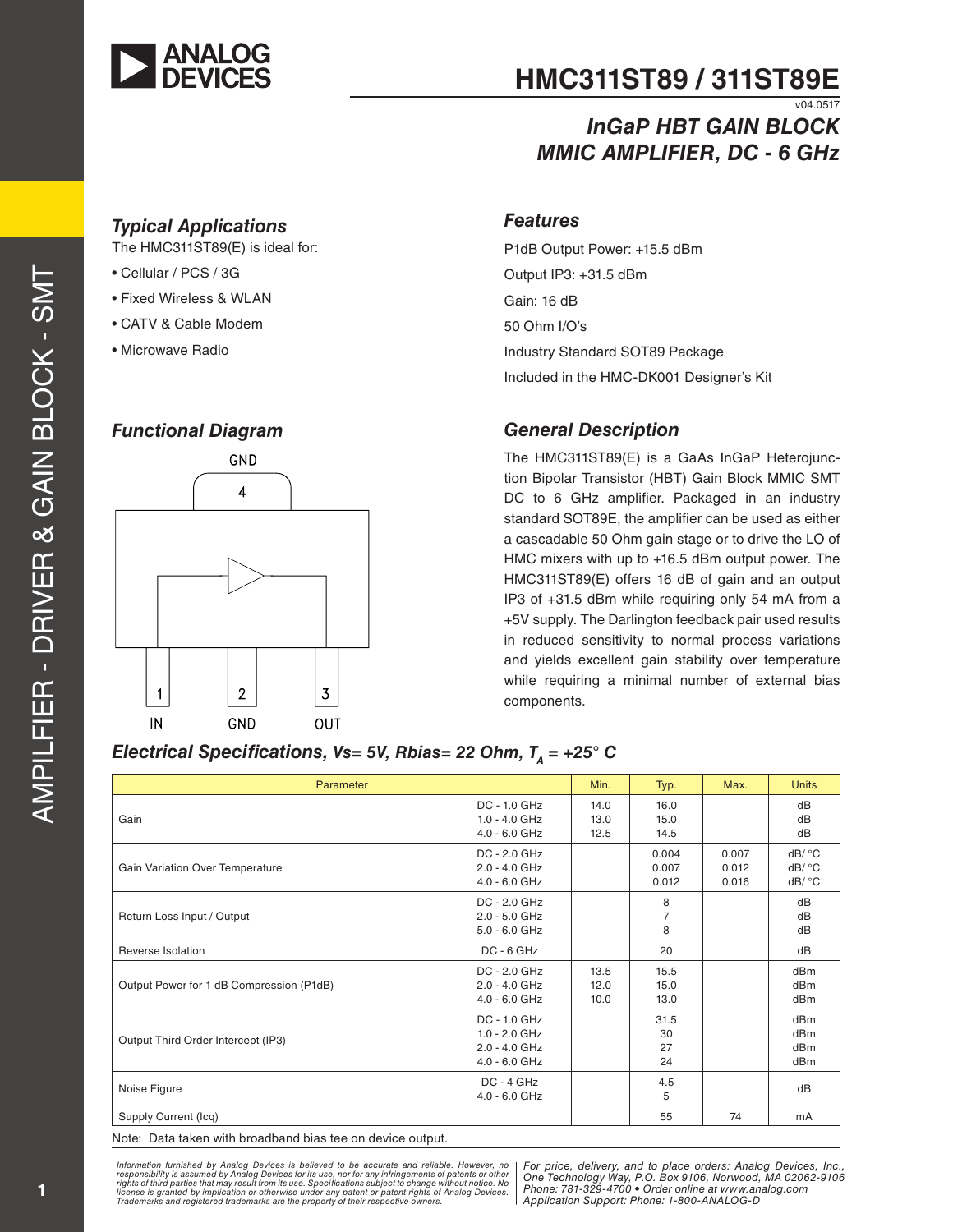

## **HMC311ST89 / 311ST89E**  $V04.0517$

# *InGaP HBT GAIN BLOCK MMIC AMPLIFIER, DC - 6 GHz*



*Input Return Loss vs. Temperature*



*Reverse Isolation vs. Temperature*





*Output Return Loss vs. Temperature*





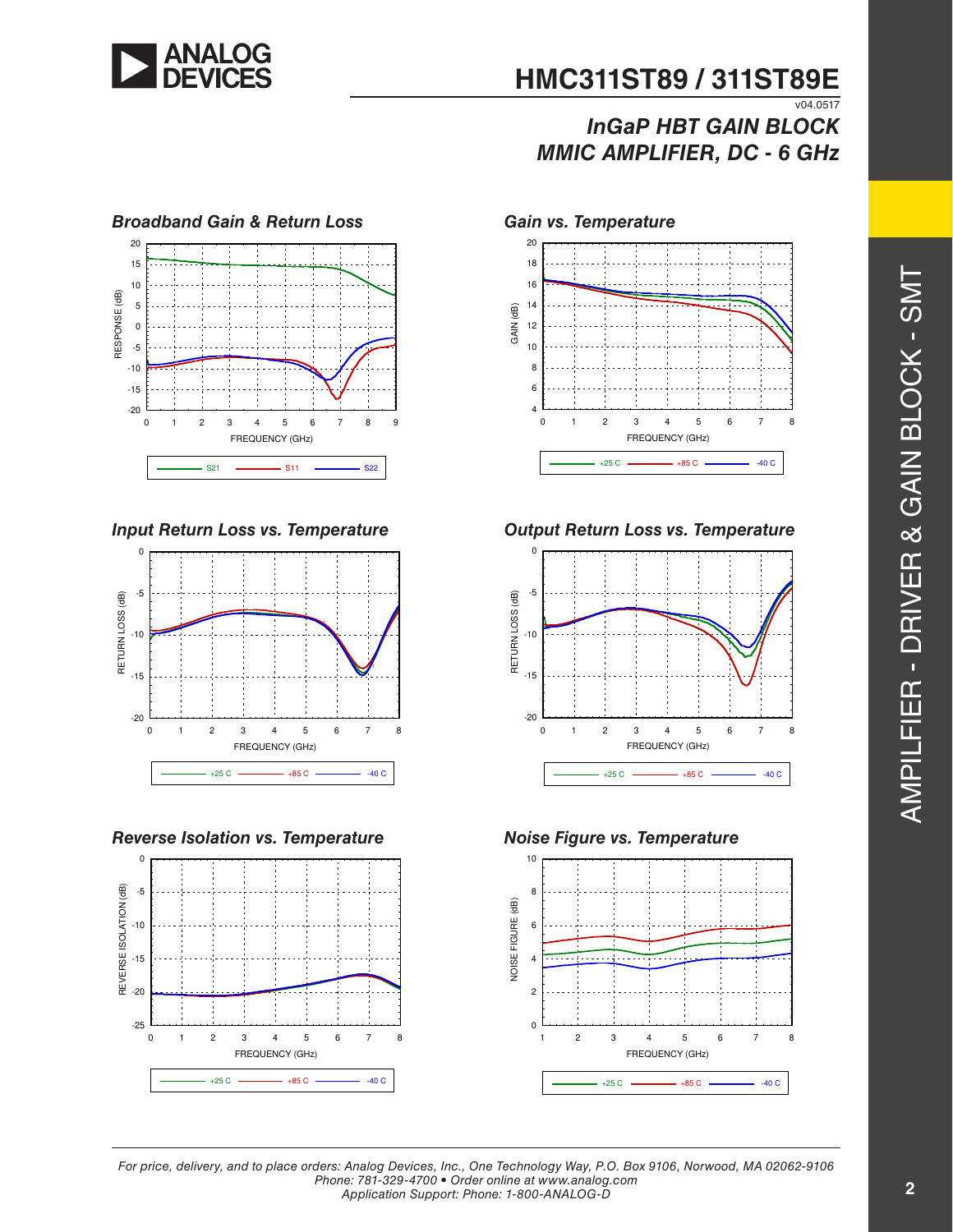

#### **HMC311ST89 / 311ST89E**  $\overline{v04.0517}$

## *InGaP HBT GAIN BLOCK MMIC AMPLIFIER, DC - 6 GHz*



*Power Compression @ 1 GHz*



*Output IP3 vs. Temperature*







*Power Compression @ 6 GHz*



*Gain, Power, OIP3 & Supply Current vs. Supply Voltage @ 1 GHz*

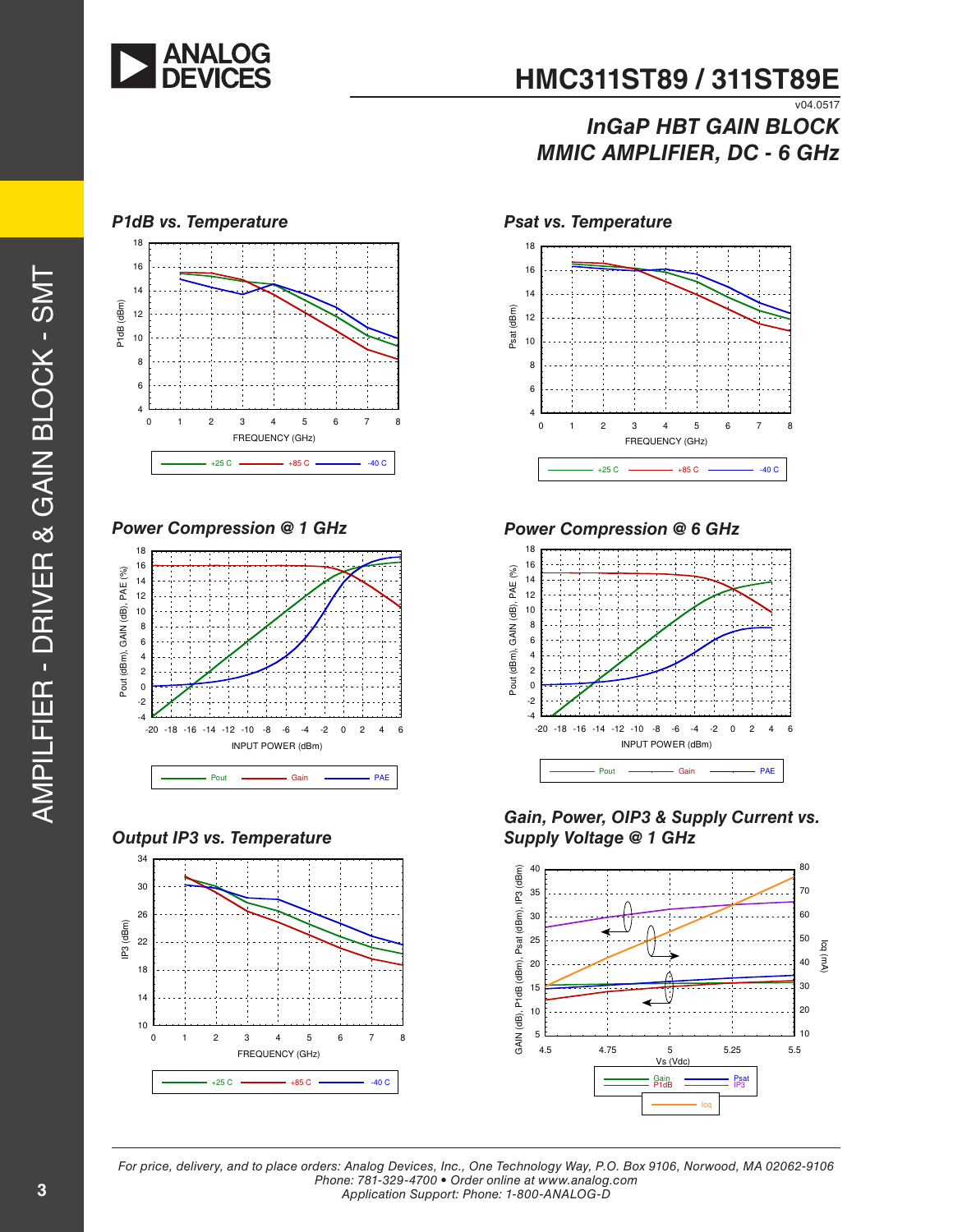

#### **HMC311ST89 / 311ST89E**  $V04.0517$

## *InGaP HBT GAIN BLOCK MMIC AMPLIFIER, DC - 6 GHz*

#### *Absolute Maximum Ratings*

| <b>Collector Bias Voltage (Vcc)</b>                                                         | $+7V$                   |
|---------------------------------------------------------------------------------------------|-------------------------|
| $RF$ Input Power (RFIN)(Vcc = +3.9V)                                                        | $+10$ dBm               |
| <b>Junction Temperature</b>                                                                 | 150 $\degree$ C         |
| Continuous Pdiss (T = $85^{\circ}$ C)<br>(derate 5.21 mW/ $\degree$ C above 85 $\degree$ C) | 0.34 W                  |
| <b>Thermal Resistance</b><br>(junction to lead)                                             | 191 °C/W                |
| <b>Storage Temperature</b>                                                                  | $-65$ to $+150$ °C      |
| <b>Operating Temperature</b>                                                                | -40 to +85 $\degree$ C  |
| <b>ESD Sensitivity (HBM)</b>                                                                | Class1A,<br>Passed 250V |



ELECTROSTATIC SENSITIVE DEVICE OBSERVE HANDLING PRECAUTIONS

## *Outline Drawing*





 $.017$   $0.43$   $0.36$ **EXPOSED** GROUND<br>PADDLE

NOTES:

1. PACKAGE BODY MATERIAL:

MOLDING COMPOUND MP-180S OR EQUIVALENT.

2. LEAD MATERIAL: Cu w/ Ag SPOT PLATING.

3. LEAD PLATING: 100% MATTE TIN.

4. DIMENSIONS ARE IN INCHES [MILLIMETERS]

**SOUMENSION DOES NOT INCLUDE MOLDFLASH OF 0.15mm PER SIDE.** 6. DIMENSION DOES NOT INCLUDE MOLDFLASH OF 0.25mm PER SIDE. 7. ALL GROUND LEADS MUST BE SOLDERED TO PCB RF GROUND.

## *Package Information*

| <b>Part Number</b> | Package Body Material                              | <b>Lead Finish</b> | <b>MSL Rating</b>     | Package Marking <sup>[3]</sup> |
|--------------------|----------------------------------------------------|--------------------|-----------------------|--------------------------------|
| <b>HMC311ST89</b>  | Low Stress Injection Molded Plastic                | Sn/Pb Solder       | $MSL1$ <sup>[1]</sup> | 311<br><b>XXXX</b>             |
| HMC311ST89E        | RoHS-compliant Low Stress Injection Molded Plastic | 100% matte Sn      | $MSL1$ <sup>[2]</sup> | H311<br><b>XXXX</b>            |

[1] Max peak reflow temperature of 235 °C

[2] Max peak reflow temperature of 260 °C

[3] 4-Digit lot number XXXX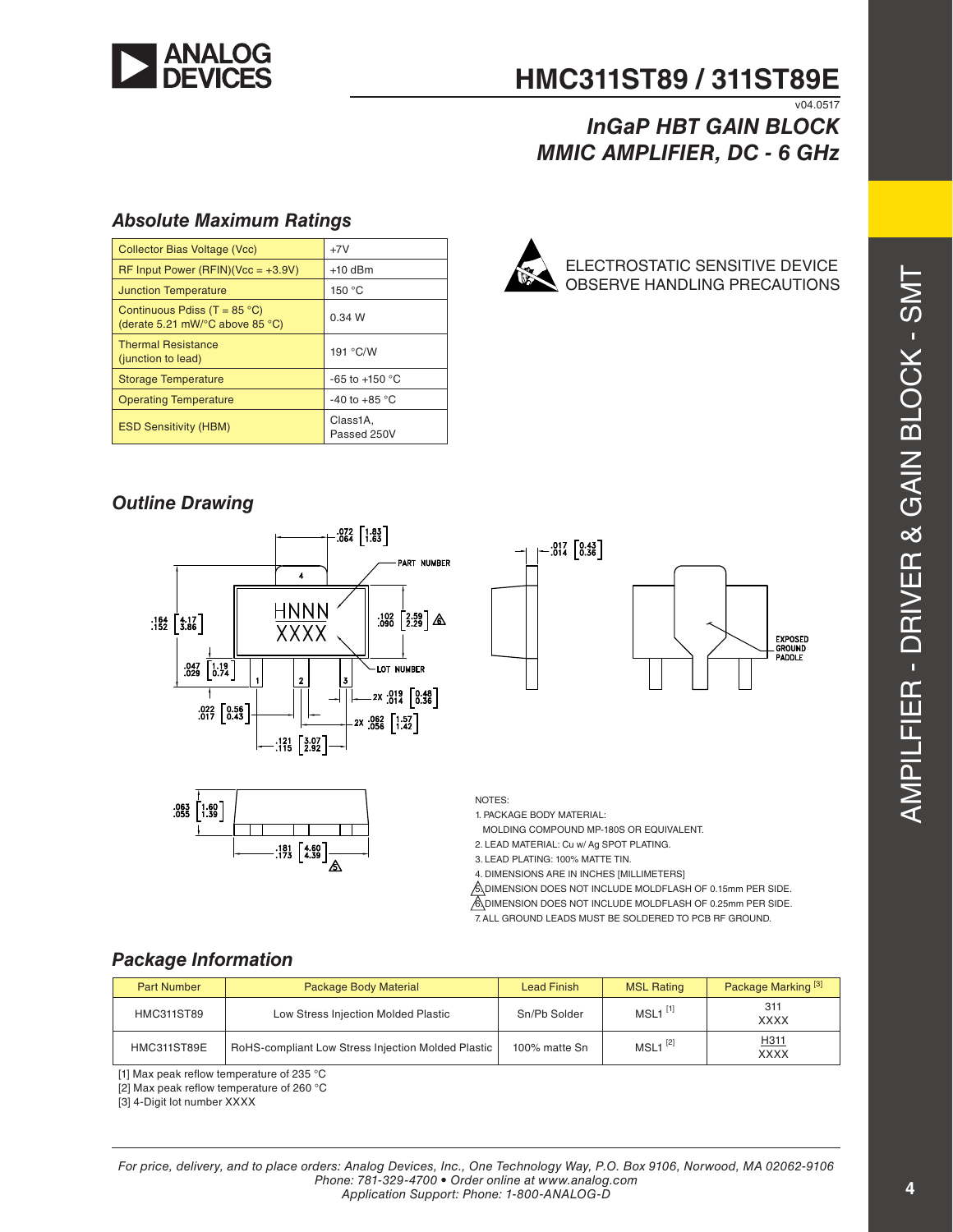

# **HMC311ST89 / 311ST89E**

## v04.0517 *InGaP HBT GAIN BLOCK MMIC AMPLIFIER, DC - 6 GHz*

#### *Pin Descriptions*

| <b>Pin Number</b> | <b>Function</b> | <b>Description</b>                                                        | <b>Interface Schematic</b> |
|-------------------|-----------------|---------------------------------------------------------------------------|----------------------------|
|                   | <b>RFIN</b>     | This pin is DC coupled.<br>An off chip DC blocking capacitor is required. | RFOUT<br>へへ<br><b>RFIN</b> |
| 3                 | <b>RFOUT</b>    | RF output and DC Bias for the output stage.                               |                            |
| 2, 4              | <b>GND</b>      | These pins and package bottom must be connected to RF/<br>DC ground.      | $\circ$ GND                |

#### *Application Circuit*



#### *Recommended Component Values*

| Component | Frequency (MHz) |        |        |       |        |          |                  |        |
|-----------|-----------------|--------|--------|-------|--------|----------|------------------|--------|
|           | 50              | 900    | 1900   | 2200  | 2400   | 3500     | 5200             | 5800   |
| L1        | 270 nH          | 56 nH  | 18 nH  | 18nH  | 15nH   | $8.2$ nH | $3.3 \text{ nH}$ | 3.3 nH |
| C1, C2    | $0.01$ uF       | 100 pF | 100 pF | 100pF | 100 pF | 100 pF   | 100pF            | 100 pF |